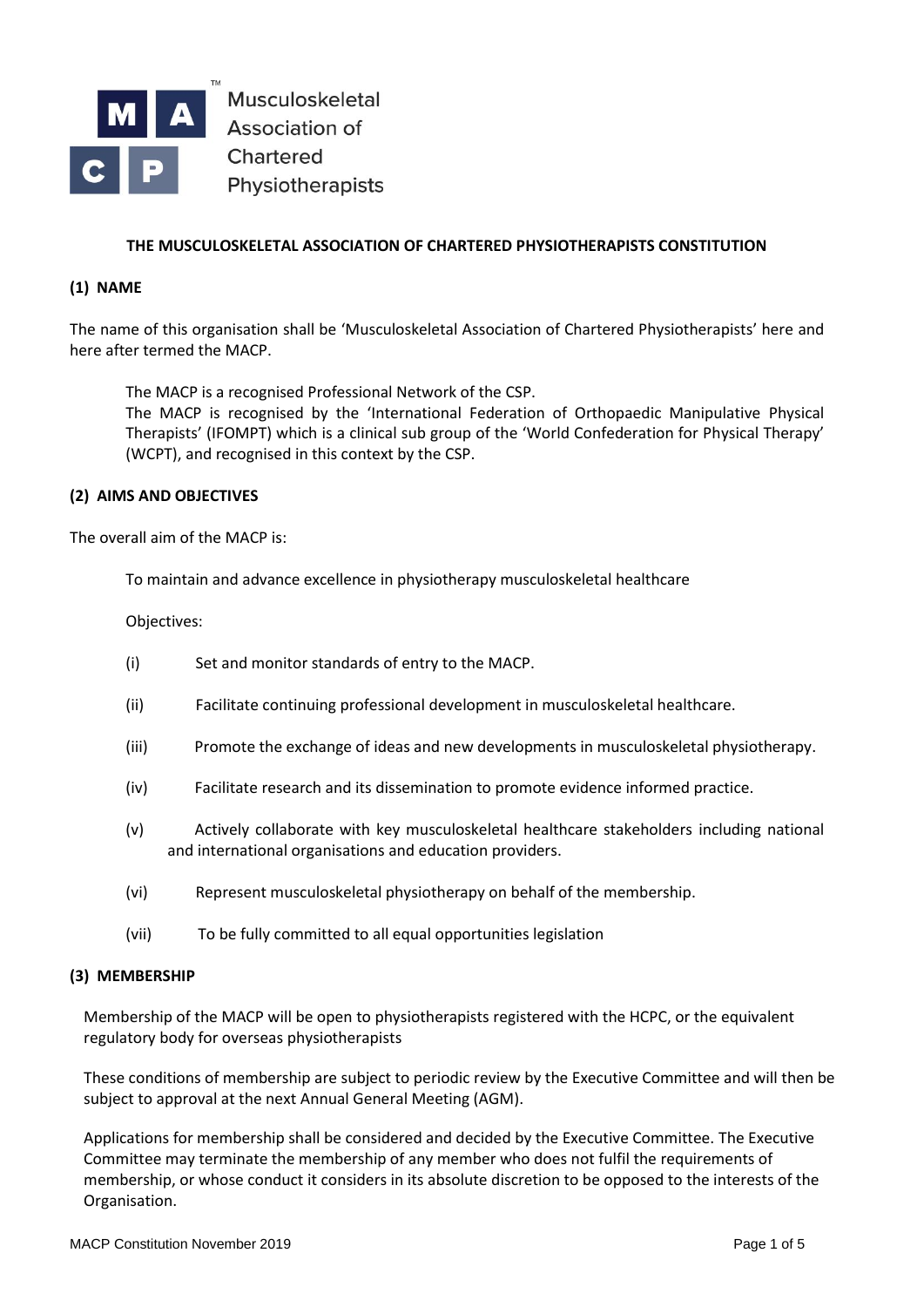# **3.1 Membership Categories**

### 3.1.1 Full Membership

Full membership may be awarded to physiotherapists who have successfully attained the level required for entry to the MACP. This category of membership is entitled to use the 'MMACP'

### 3.1.2 Honorary Fellowship

This may be awarded to eligible individuals, practicing or non-practicing, who by their expertise or long-term service have enhanced the standing of the MACP. This category of membership is entitled to use the 'FMACP'

### 3.1.3 Associate Membership

This category will be for physiotherapists undertaking an MACP approved route to full membership. This category of membership will be for a time limited; the duration of the route to membership. This category does not have the right to vote.

### 3.1.4 Affiliate Membership

This category will be for physiotherapists with an interest in musculoskeletal healthcare. This category of membership could include undergraduates and post registration physiotherapists not on a current route to MACP membership. This category does not have the right to vote.

#### 3.1.5 Overseas Membership

This category will be for full members who are currently not residing in the UK.

#### 3.1.6 Retired Membership

This category is eligible for full members who have ceased practice and are no longer listed on the HCPC register. This category of membership Is entitled to use the 'MMACP'

#### **3.2 Subscriptions**

The payment of annual subscription fees is a requirement for all MACP membership categories.

The annual subscription rates will be decided by the MACP Executive Committee and reviewed periodically. The annual subscription rates shall be payable on entry. All membership subscriptions become due for renewal on 1st October each year.

#### 3.2.1 Non-payment

Members who have not paid the current subscription in full by the end of January, will forfeit the privileges of membership, this includes the right to refer to themselves as members of the MACP or use of the title MMACP.

Members who have forfeited their membership and wish to re- join the association will normally be charged an additional administration fee to re-join.

## **3.3 President**

The office of President shall be non-elected and non-executive, but the President may be invited to take the chair at important functions of the MACP. They shall take an active interest in the work and will undertake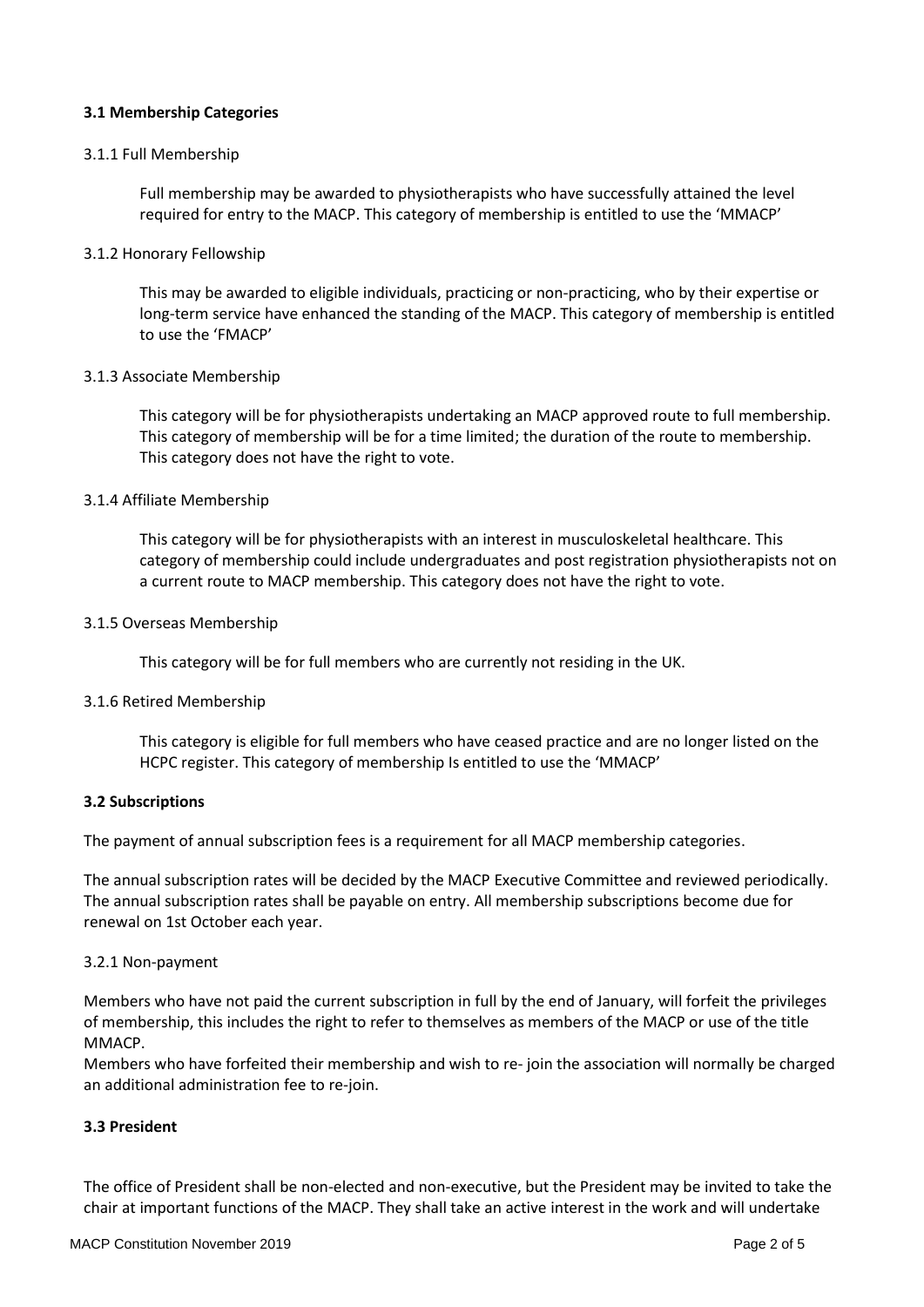to further the aims of the MACP as determined by the MACP Executive Committee. The period of office for the President will be for a maximum of 5 years, which will be reviewed on an annual basis.

## **(4) EXECUTIVE COMMITTEE**

4.1. The Executive Committee shall work towards the objectives of the MACP on behalf of the membership. Management of the business, both financial and professional, shall be vested in the Executive Committee.

### **The Executive Committee shall consist of**

4.1.1 The Officers will all be full members of the MACP: Chairperson, Vice Chairperson, Professional Engagement Lead, Secretary, Treasurer, IFOMPT Officer, Educational Standards Lead, Professional Development Lead, Communications Lead, Research Lead, Professional Network Lead.

The Executive Committee may also include

- 4.1.2 Members of the MACP who have been co-opted onto the Executive Committee.
- 4.2. All Executive Members will be elected at the AGM by ballot. Notification of vacancies will be distributed to the membership at least two months prior to the AGM. Nominations, with the consent of the nominees, must be proposed and seconded by a full MACP member and shall be submitted to the Secretary at least one month prior to the AGM. Nominations will be available to the membership at least two weeks prior to the AGM.
- 4.2.1 Proxy voting will be allowed on the day with names submitted to the Secretary.
- Any activities under the auspices of the MACP must align to the aims and objectives of the parent organisation

### 4.3. **Terms of Office**

- 4.3.1 The Chairperson and Vice Chairperson shall be elected by the Executive Committee from that Committee's membership. This will occur annually at the first Executive Committee meeting following the AGM.
- 4.3.2 All Executive Committee members shall normally serve for a period of three years, following which they shall be eligible for re-election for a further three-year period, providing their total period of service on the Executive Committee does not exceed 6 years. They shall then stand down for a minimum of 2 years before being eligible for re-election.
- 4.3.3 All Executive Committee members will be expected to declare any conflicts of interest throughout their term of office
- 4.3.4 Co-opted members will serve for a period of time specified by the Executive Committee at the time of their appointment.
- 4.3.5 Normally, no Executive Committee member may stand for more than a 6-year period in any capacity. A further one-year period of Committee service, in addition to those outlined above, may be approved for special circumstances by a majority vote of the Executive Committee.

#### 4.4. **Roles and Responsibilities**

4.4.1 Of the Executive Committee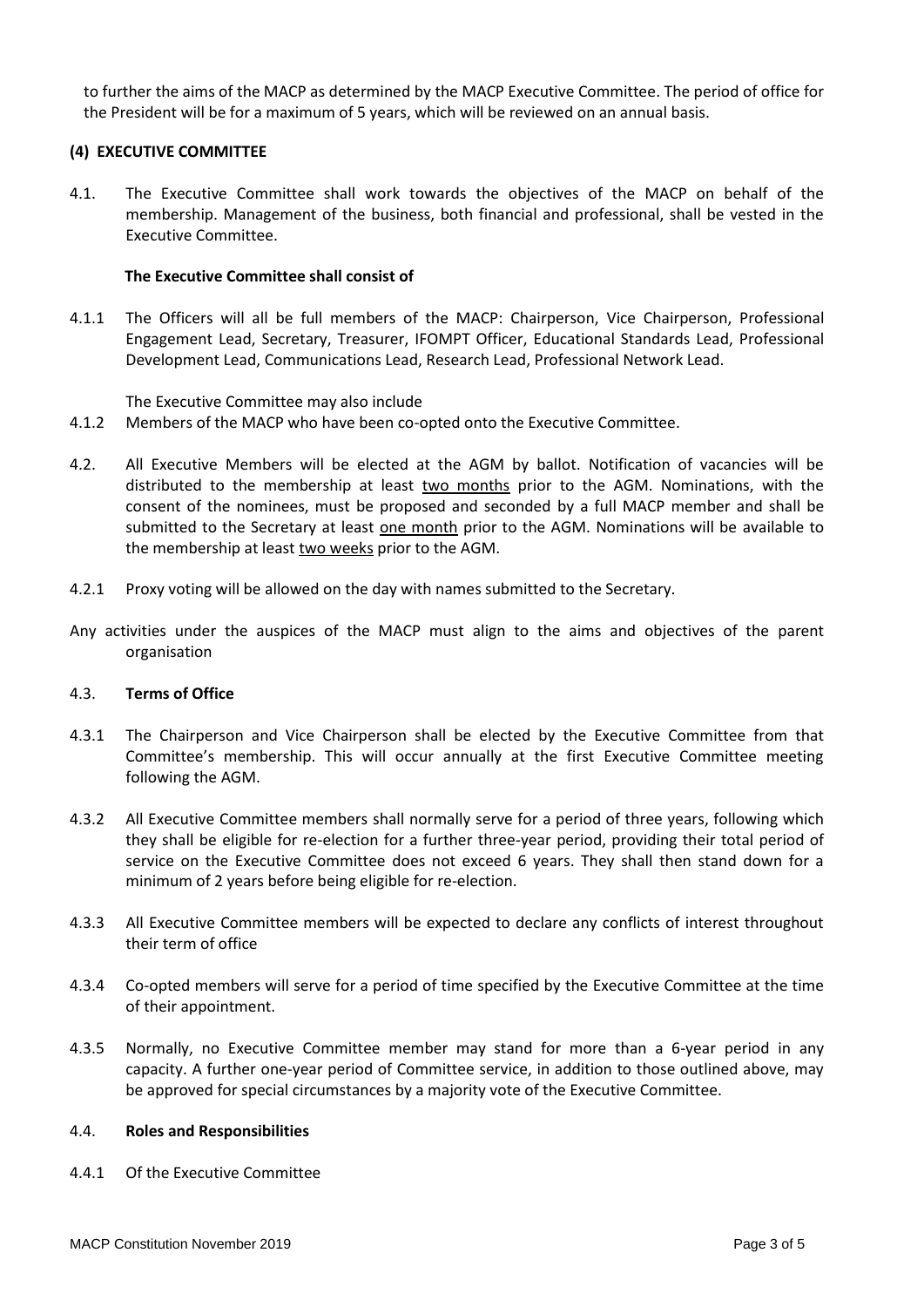The Executive Committee is accountable to the membership of the MACP and is empowered to conduct the affairs of the MACP on behalf of the members. A quorum shall be one half of the total Executive Committee.

The Executive Committee will:

- (i) Report on and examine any proposed change to the Constitution and make recommendations to the membership at either an Extraordinary General Meeting (EGM) called for that purpose, or at the next AGM.
- (ii) Co-opt further MACP members onto the Executive Committee if and when required for a specific purpose and for an identified period of time. Co-opted members will not be eligible to vote.
- (iii) Set up Sub-Committees with identified terms of reference which are approved by the Executive Committee. Associate, Retired and Affiliate members will be actively encouraged to participate in the Sub-Committees and Working Parties.
- (iv) Form Working Parties when required for a specific purpose and for an identified period of time. Members of such groups will not necessarily be members of the MACP and be accountable to the Executive Committee.
- (v) Maintain close links with the CSP and will respond promptly to any request for information from the CSP.
- (vi) Nominate MACP members to liaise with other professional groups as appropriate.
- (vii) The Executive Committee may seek the services of any persons to act in an advisory role whether members of the MACP or not.
- 4.4.2 Executive Committee members will be expected to undertake their allocated roles in accordance with the role descriptors. A demonstration of commitment to the role will include attendance at 75% of Executive Committee meetings and not miss more than 2 consecutive meetings, during their term of office, unless extraordinary circumstances are conveyed to the Chair.
- 4.4.3 Vacancies on the Executive Committee for whatever reason may be filled at the discretion of the Executive Committee, only for the remainder of the vacated term.

## 4.5. **Meetings of the MACP**

- 4.5.1 The Executive Committee will meet not less than four times annually.
- 4.5.2 An AGM will be held not more than 13 calendar months following the previous AGM. Notification will be distributed to members at least 2 months prior to the AGM.
- 4.5.3 All Executive Committee members with the exception of the Chair will submit annual reports for distribution to the members at least one calendar month prior to the AGM.
- 4.5.4 An Extraordinary General Meeting of the MACP may be called at the discretion of the Executive Committee following a majority vote, or by the written request of not less than 10% of Full Members. Normally at least two calendar months' notice of such a meeting shall be given to the membership.